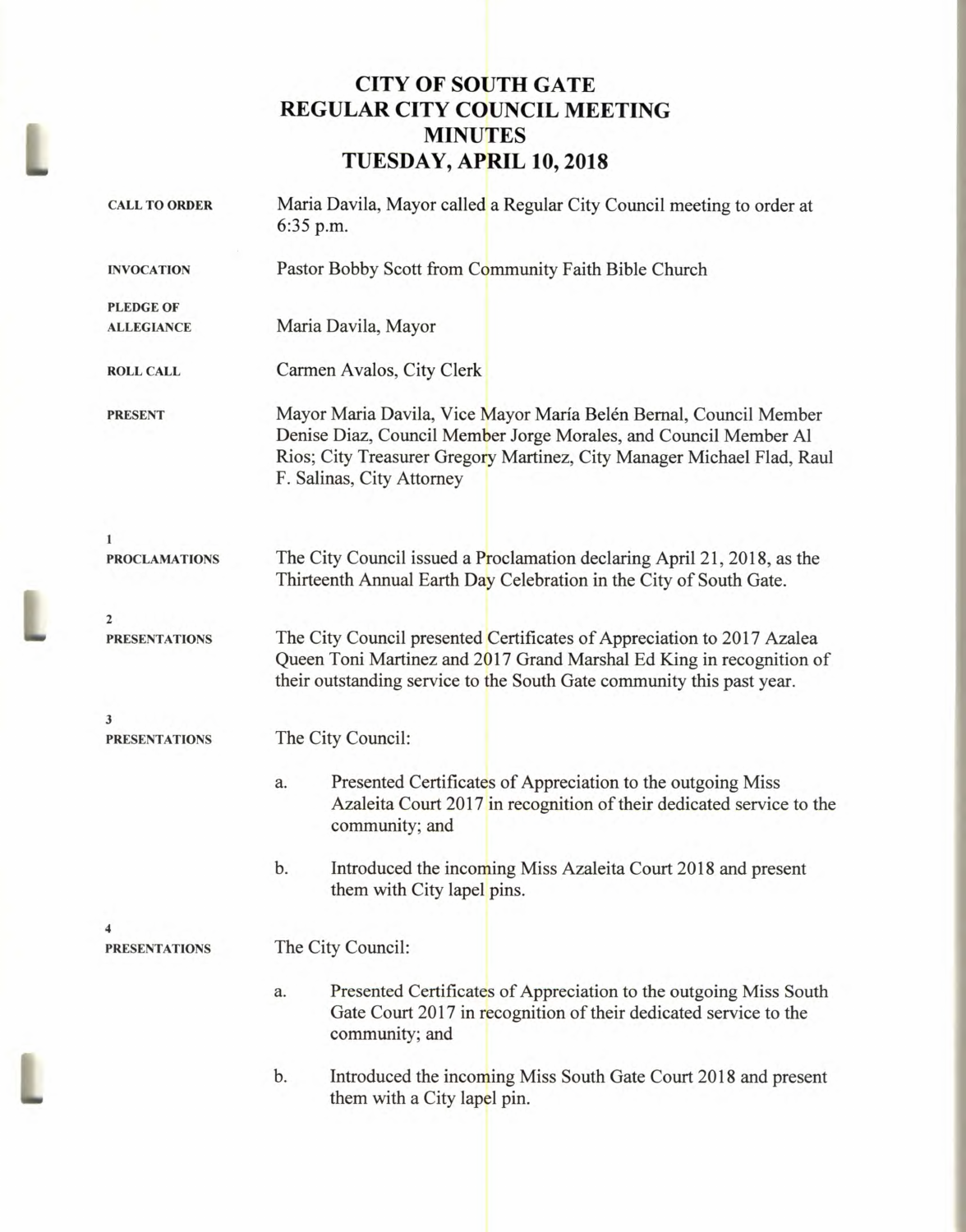| 5                      |                                                                                                                                                                                                                                                      |
|------------------------|------------------------------------------------------------------------------------------------------------------------------------------------------------------------------------------------------------------------------------------------------|
| <b>PRESENTATION</b>    | The City Council presented a Certificate of Appreciation to Hollydale<br>School for receiving the 2018 Schools to Watch - Taking Center Stage<br>award.                                                                                              |
| 6                      |                                                                                                                                                                                                                                                      |
| <b>PRESENTATION</b>    | The City Council presented Certificates of Appreciation to the Indy<br>Rockets Robotics Team from Independence Elementary & Magnet School<br>for presenting and placing 4th in the Local District East and South Vex<br>Robotics League Competition. |
| 7                      |                                                                                                                                                                                                                                                      |
| <b>PRESENTATION</b>    | The City Council presented Certificates of Appreciation to San Miguel<br>Avenue Elementary School students for presenting and placing 10th in the<br>California State Robotics Competition.                                                          |
| 8                      |                                                                                                                                                                                                                                                      |
| <b>RE-ORGANIZATION</b> | The City Council:                                                                                                                                                                                                                                    |
|                        | Re-organized by selecting a new Mayor and new Vice Mayor for a<br>a.<br>one year term; the selection was ratified by a majority vote of the<br>City Council; and                                                                                     |
|                        | b.<br>The Oaths of Office was administered to the newly selected Mayor<br>and Vice Mayor.                                                                                                                                                            |
|                        | Vice Mayor Bernal was appointed as Mayor by motion of Council<br>Member Morales and seconded by Mayor Davila.                                                                                                                                        |
|                        | ROLL CALL: Council Member Morales, yes; Mayor Davila, yes;<br>Council Member Rios, yes; Council Member Diaz, yes, Vice Mayor<br>Bernal, abstained.                                                                                                   |
|                        | Council Member Morales was appointed as Vice Mayor by motion of<br>Council Member Davila and seconded by Council Member Diaz.                                                                                                                        |
|                        | <b>ROLL CALL:</b> Mayor Bernal, yes; Council Member Davila, yes;<br>Council Member Rios, yes; Council Member Diaz, yes, Vice Mayor<br>Morales, abstained.                                                                                            |
| 9                      |                                                                                                                                                                                                                                                      |
| <b>APPOINTMENTS</b>    | The City Council had no changes to City Commissions and Committees.                                                                                                                                                                                  |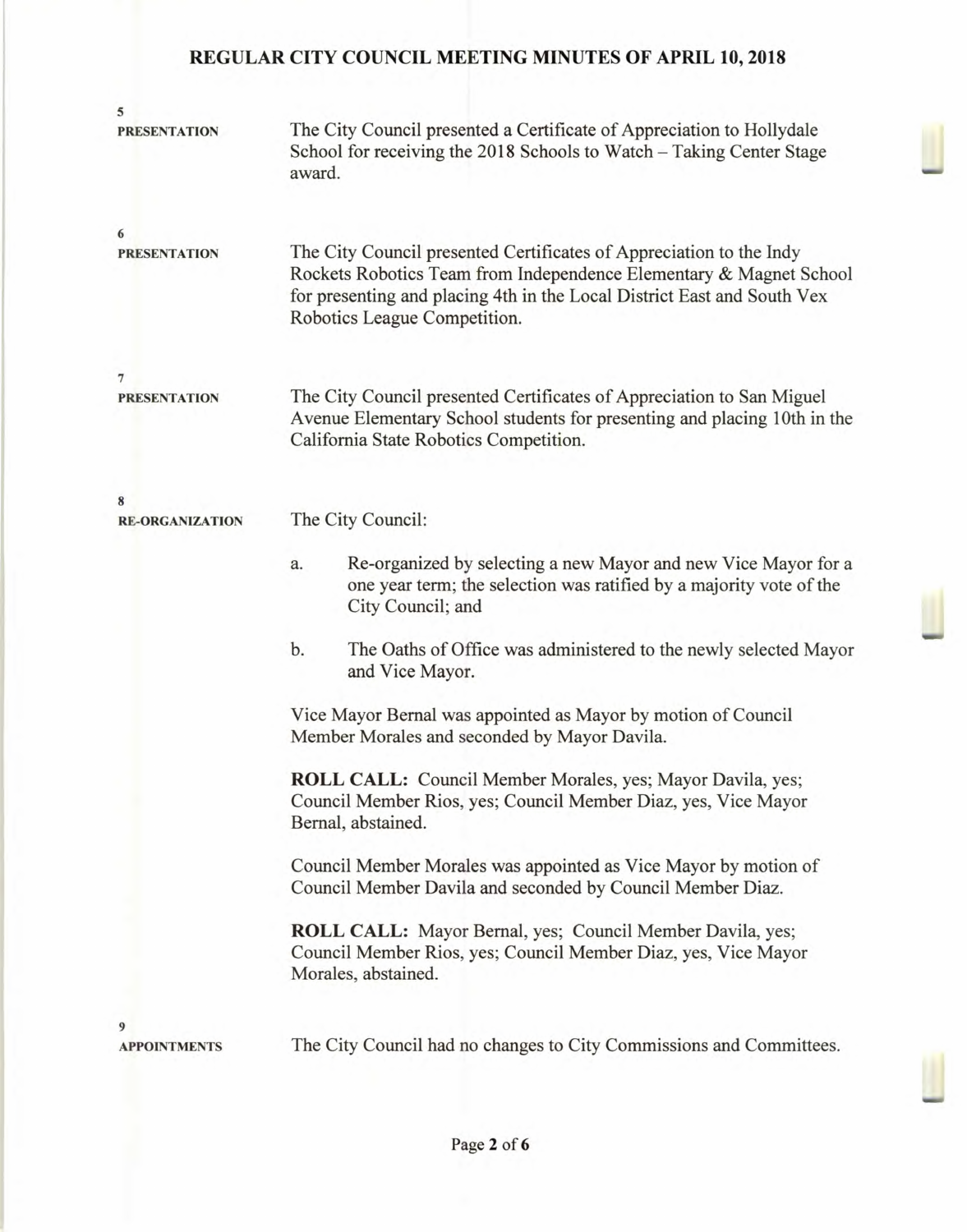**10** 

**APPOINTMENTS** The City Council made the following appointments to outside boards and agencies; the appointments were ratified by a majority vote of the City Council.

> Council Member Davila was appointed as City Council Auditor by motion of Council Member Rios and seconded by Mayor Bernal. Council Member Davila abstained.

> Mayor Bernal was appointed as the representative to the County Sanitation Districts by motion of Council Member Davila and seconded by Council Member Rios. Mayor Bernal abstained.

Council Member Davila was appointed as the alternate representative to the County Sanitation Districts by motion of Mayor Bernal and seconded by Vice Mayor Morales. Mayor Bernal abstained.

Council Member Davila was appointed as the representative to the Gateway Cities Council of Governments by motion of Mayor Bernal and seconded by Council Member Rios. Council Member Davila abstained.

Council Member Rios was appointed as the alternate representative to the Gateway Cities Council of Governments by motion of Council Member Davila and Vice Mayor Morales. Council Member Rios abstained.

Council Member Diaz was appointed as the representative to the HUB Cities Consortium by motion of Mayor Bernal and seconded by Council Member Rios. Council Member Diaz abstained.

Council Member Rios was appointed as the alternate representative to the HUB Cities Consortium by motion of Mayor Bernal and seconded by Council Member Davila. Council Member Rios abstained.

Mayor Bernal was appointed as the representative to the Independent Cities Association by motion of Council Member Davila and seconded by Vice Mayor Morales. Mayor Bernal abstained.

Council Member Davila was appointed as the alternate representative to the Independent Cities Association by motion of Mayor Bernal and seconded by Council Member Rios. Council Member Davila abstained.

Council Member Davila was appointed as the representative to the Independent Cities Finance Authority by motion of Mayor Bernal and seconded by Council Member Diaz. Council Member Davila abstained.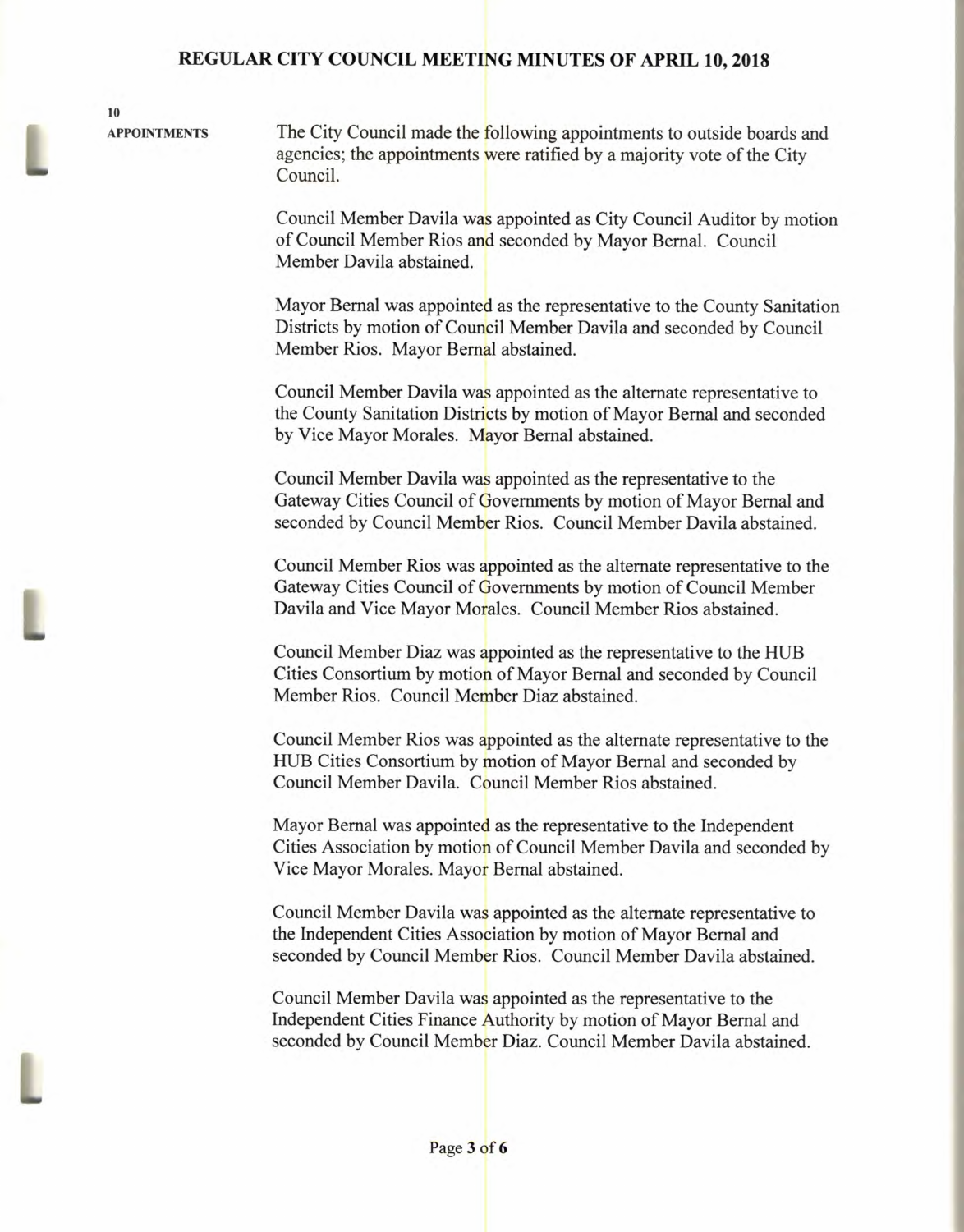Council Member Rios was appointed as the alternate representative to the Independent Cities Finance Authority by motion of Council Member Davila and seconded by Mayor Bernal. Council Member Rios abstained.

Council Member Davila was appointed as the representative to the Independent Cities Risk Management Authority by motion of Mayor Bernal and seconded by Council Member Rios. Council Member Davila abstained.

Vice Mayor Morales was appointed as the representative to the League of California Cities by motion of Council Member Davila and seconded by Vice Mayor. Vice Mayor Morales abstained.

Mayor Bernal was appointed as the alternate representative to the League of California Cities by motion of Council Member Davila and seconded by Council Member Rios. Mayor Bernal abstained.

Mayor Bernal was appointed as the representative to the Southeast Water Coalition Joint Powers Authority by motion of Council Member Davila and seconded by Vice Mayor Morales. Mayor Bernal abstained.

Council Member Davila was appointed as the alternate representative to the Southeast Water Coalition Joint Powers Authority by motion of Mayor Bernal and seconded by Council Member Rios. Council Member Davila abstained.

Council Member Davila was appointed as the representative to the Southern California Association of Governments by motion of Mayor Bernal and seconded by Council Member Rios. Council Member Davila abstained.

Mayor Bernal was appointed as the alternate representative to the Southern California Association of Governments by motion of Council Member Davila and seconded by Council Member Rios. Mayor Bernal abstained.

Council Member Davila was appointed as the representative to the Eco-Rapid Transit (OLDA) by motion of Council Member Rios and seconded by Council Member Diaz. Council Member Davila abstained.

Council Member Rios was appointed as the alternate representative to the Eco-Rapid Transit (OLDA) by motion of Council Member Davila and seconded by Council Member Diaz. Council Member Rios abstained.

Vice Mayor Morales was appointed as the representative to the California Contract Cities Association by motion of Council Member Davila and seconded by Council Member Rios. Vice Mayor Morales abstained.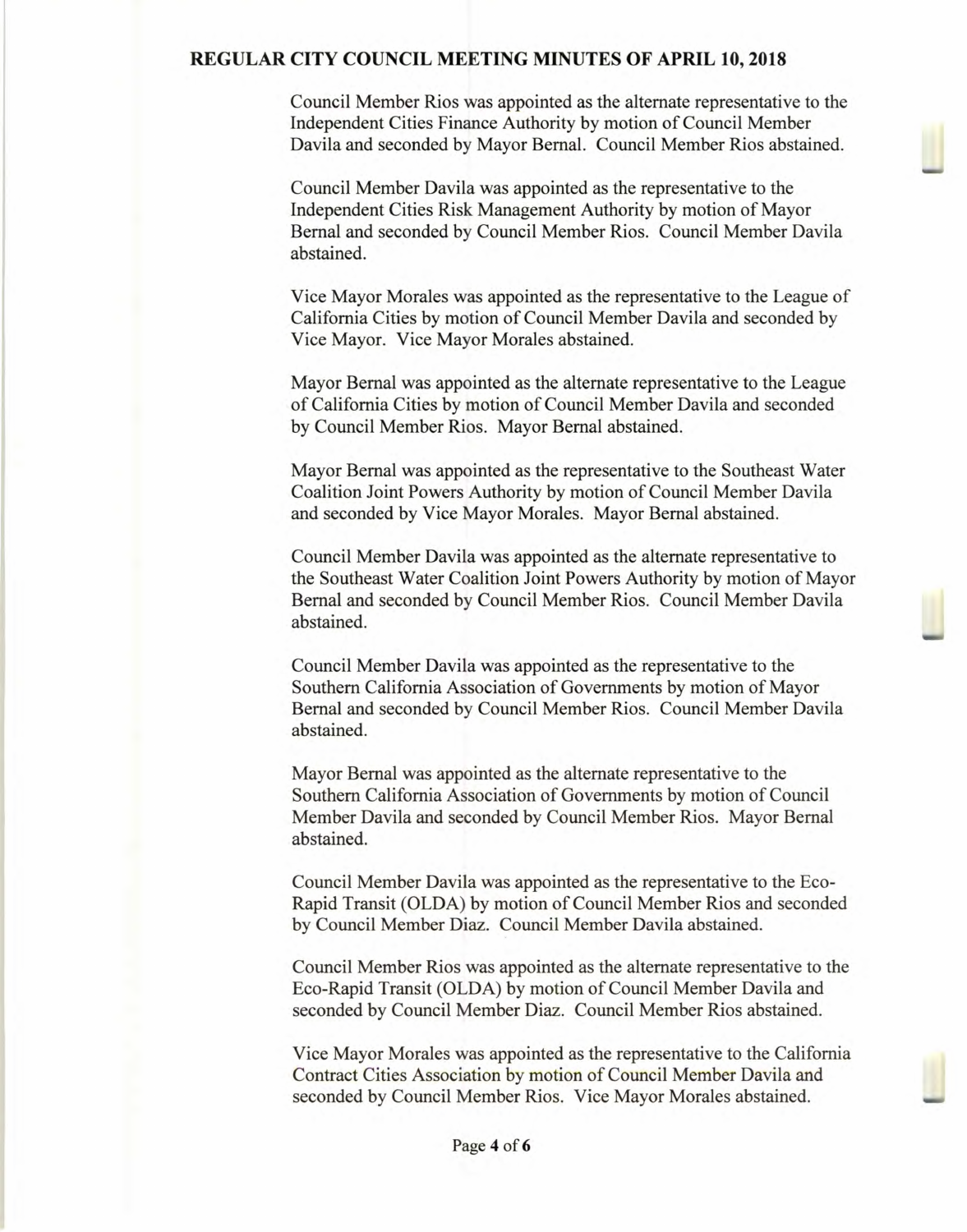L

L

|                                             | Council Member Rios was appointed as the alternate representative to the<br>California Contract Cities Association by motion of Council Member<br>Davila and seconded by Mayor Bernal. Council Member Rios abstained.                                                                                                                                                                                                                                                                                                                                                      |
|---------------------------------------------|----------------------------------------------------------------------------------------------------------------------------------------------------------------------------------------------------------------------------------------------------------------------------------------------------------------------------------------------------------------------------------------------------------------------------------------------------------------------------------------------------------------------------------------------------------------------------|
|                                             | Council Member Davila was appointed as the representative to the School<br>Safety Collaborative by motion of Mayor Davila and seconded by Council<br>Member Rios. Council Member Davila abstained.                                                                                                                                                                                                                                                                                                                                                                         |
|                                             | Council Member Diaz was appointed as the alternate representative to the<br>School Safety Collaborative by motion of Council Member Davila and<br>seconded by Vice Mayor Morales. Council Member Diaz abstained.                                                                                                                                                                                                                                                                                                                                                           |
|                                             | Council Member Davila was appointed as the representative to the I-710<br>EIR/EIS Project Committee by motion of Council Member Rios and<br>seconded by Vice Mayor Morales. Council Member Davila abstained.                                                                                                                                                                                                                                                                                                                                                               |
| <b>COMMENTS FROM</b><br><b>THE AUDIENCE</b> | A Representative from the Cities local Boy Scout thanked City Council,<br>the City Treasurer and City Clerk for the support of the Youth of South<br>Gate.                                                                                                                                                                                                                                                                                                                                                                                                                 |
|                                             | Michael Feinstein, spoke on political representation for the State<br>Legislature.                                                                                                                                                                                                                                                                                                                                                                                                                                                                                         |
|                                             | Jose Delgado South Gate High School Girls Soccer Coach congratulated<br>the City Council and thanked them for the support of the Soccer Team.<br>Nick Godoy, 8611 San Gabriel Avenue is still working on the rifle team<br>for Memorial Day. Mr. Godoy would like to see the selection of the Cities<br>logo placed on the ballot and spoke on traffic issues on Madison.                                                                                                                                                                                                  |
| <b>CONSENT CALENDAR</b>                     | Agenda Items 11 and 12 were unanimously approved by motion of<br>Council Member Davila and seconded by Vice Mayor Morales.                                                                                                                                                                                                                                                                                                                                                                                                                                                 |
| 11<br><b>TRAFFIC COMM</b>                   | The City Council unanimously waived the reading in full and adopted<br>Ordinance No. 2346 entitled – An Ordinance of the City Council of the<br>City of South Gate dissolving the defunct Traffic Committee repealing<br>Sections 8.04.040 (Traffic Committee), 8.04.050 (Membership of the<br>Traffic Committee), 8.04.060 (Authority of the Traffic Committee) and<br>8.04.070 (Meetings, Staff, Agendas, Minutes), of Chapter 8.04 (Traffic<br>Administration), of Title 8 (Traffic), of the South Gate Municipal Code<br>during consideration of the Consent Calendar. |
| 12<br><b>POLITICAL SUPPORT</b>              | The City Council unanimously adopted Resolution No. 7801 entitled -<br>Resolution of the City Council of the City of South Gate, California,<br>supporting the "Reducing Crime and Keeping California Safe Act of<br>2018" during consideration of the Consent Calendar.                                                                                                                                                                                                                                                                                                   |